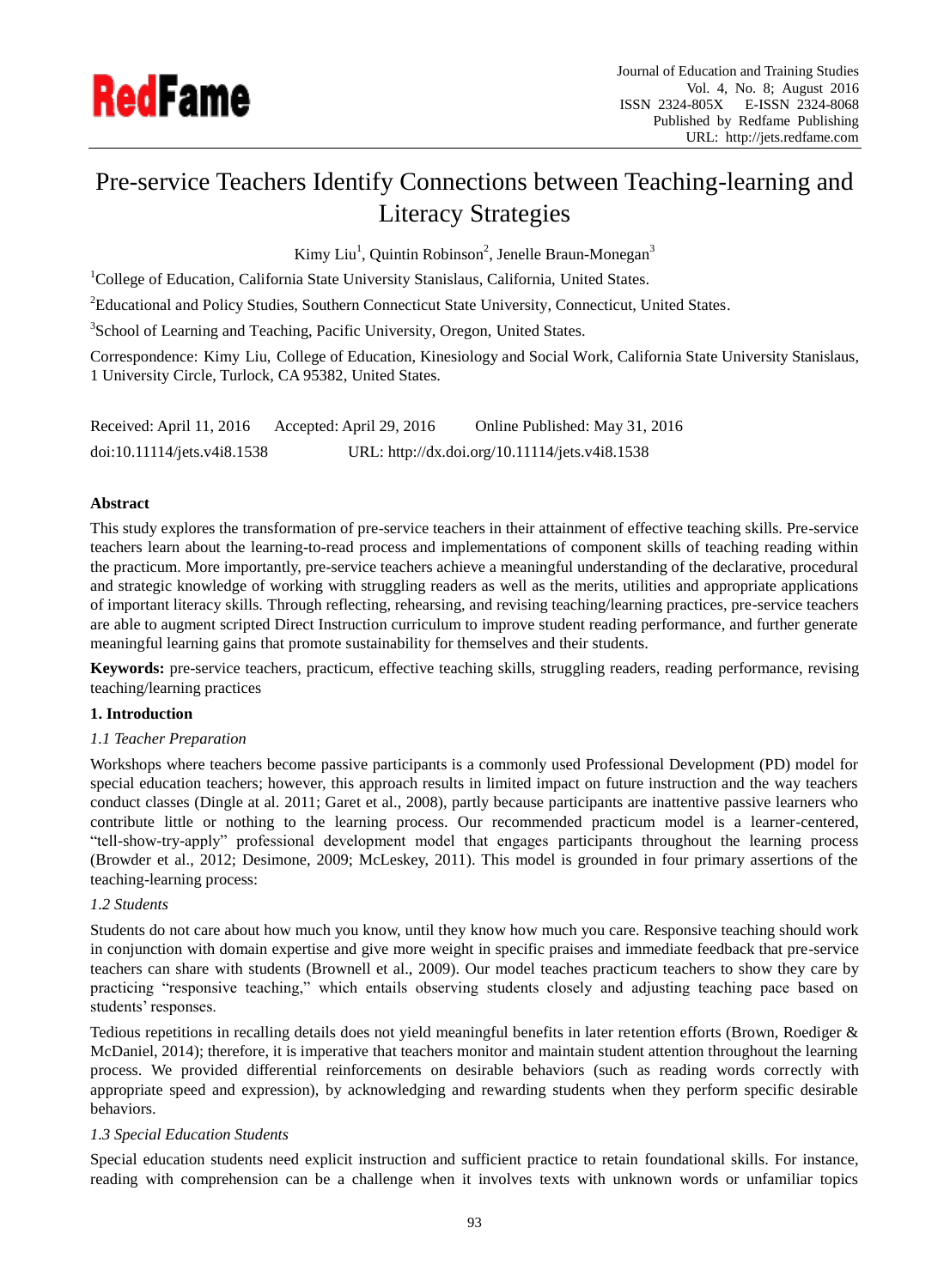(Carnine, Silbert, Kame'emnui & Tarver, 2010). To help students improve vocabulary knowledge and reading comprehension, pre-service teachers are prompted to supplement the DI scripts and provide learners "student-friendly explanations" to unknown words and model "think-aloud" on how to locate evidence to support their answers to comprehension questions. The gradual release of responsibilities makes the tasks challenging but feasible. This practice of focusing on vocabulary, comprehension, reasoning and elaboration is aligned with research supporting students with special needs to meet reading and language arts standards set in the Common Core Standards (Haager & Vaughn, 2013 a, b).

Some pre-service teachers initially demonstrated poor teaching practices and failed to effectively engage students in the learning process. Those "light-bulb" moments that occurred through their trials and tribulations should be acknowledged, accepted, processed, and properly released and archived. These reflections can be at a content level or at a personal level. Efforts in which a pre-service teacher exerted reflective practice can make learning deeper and long lasting for students and the teacher.

#### *1.4 The Reading Process*

Many school districts have adopted Direct Instruction (DI) scripted lessons for remediation because of its effectiveness and its appearance of simplicity in training interventionists of DI. When administrators and pre-service teachers underestimate the complexity of teaching scripted DI reading lessons as remediation for students with special needs, they are less likely to exert the necessary efforts needed to fully understand implementation of the curriculum, learning needs of targeted students and the dual roles in the process for learning/teaching of a new program. With the absence of these needed efforts, student learning gains can become less apparent and ineffective.

Learning to read can be one of the most complex skills for students to acquire; remediating struggling readers can also be a difficult and complex process for teachers to master. The purpose of this study is to gain a better understanding of procedures and outcomes of the "learning-to-teach" behaviors of Pre-Service Teachers in the specific context of delivering scripted reading lessons and essential literacy strategies to students who struggle with reading. While most of the special education research focuses on efficacy of interventions, the content of effective professional development for pre-service special education teachers falls significantly behind the demand for teaching all students with rigor and transparency (Lang & Fox, 2004; Leko & Borwnell, 2009; McLeskey & Ross, 2004; Sindelar et al., 2010).

#### **2. Method**

This study explored pre-service teachers' acquisition of teaching skills, in the context of providing struggling readers intervention with basic literacy skills. We assessed pre-service teachers' components skills in teaching DI scripted reading lessons during the pre-teaching training. During the practicum, we conducted four focused observations and subsequent debriefing for the pre-service teachers to reflect and receive feedback on their enactment of the scripted reading lessons. *Tables 1 and 2* show the comprehensive assessment plan for the proposed practicum model, which includes the focus on different facets of acquiring essential skills for teaching struggling readers. The brief description of participants, pre-teaching training and practicum are provided in the next section.

| Name of Assessment                 | Focus of Assessment                | Type of Assessment          |
|------------------------------------|------------------------------------|-----------------------------|
| 1. Reading Checkouts (1 min.)      | Competency in reading unfamiliar   | Performance Assessment;     |
|                                    | texts in verbatim with appropriate | Standardized Test           |
|                                    | speed and expression               | Administration              |
| 2. Sound Checkouts (1 min.)        | Competency in verbally identifying | Performance Assessment;     |
|                                    | commonly used sounds or sound      | <b>Standardized Test</b>    |
|                                    | combinations                       | Administration              |
| 3. Quiz on DI Principles (30 min.) | Foundational understanding of the  | Curriculum Based Assessment |
|                                    | primers of teaching DI scripted    |                             |
|                                    | reading lessons.                   |                             |
| 4. Lesson Checkouts (10 min.)      | Mock Teaching of a designated DI   | Performance Assessment;     |
|                                    | lesson.                            | Checklist used              |
| 5. Quiz on WRMT Test               | Foundational knowledge on the test | Curriculum Based Assessment |
| <b>Administration Procedure</b>    | administration and scoring of a    |                             |
|                                    | standardized reading assessment    |                             |

Table 1. Pre-Teaching assessment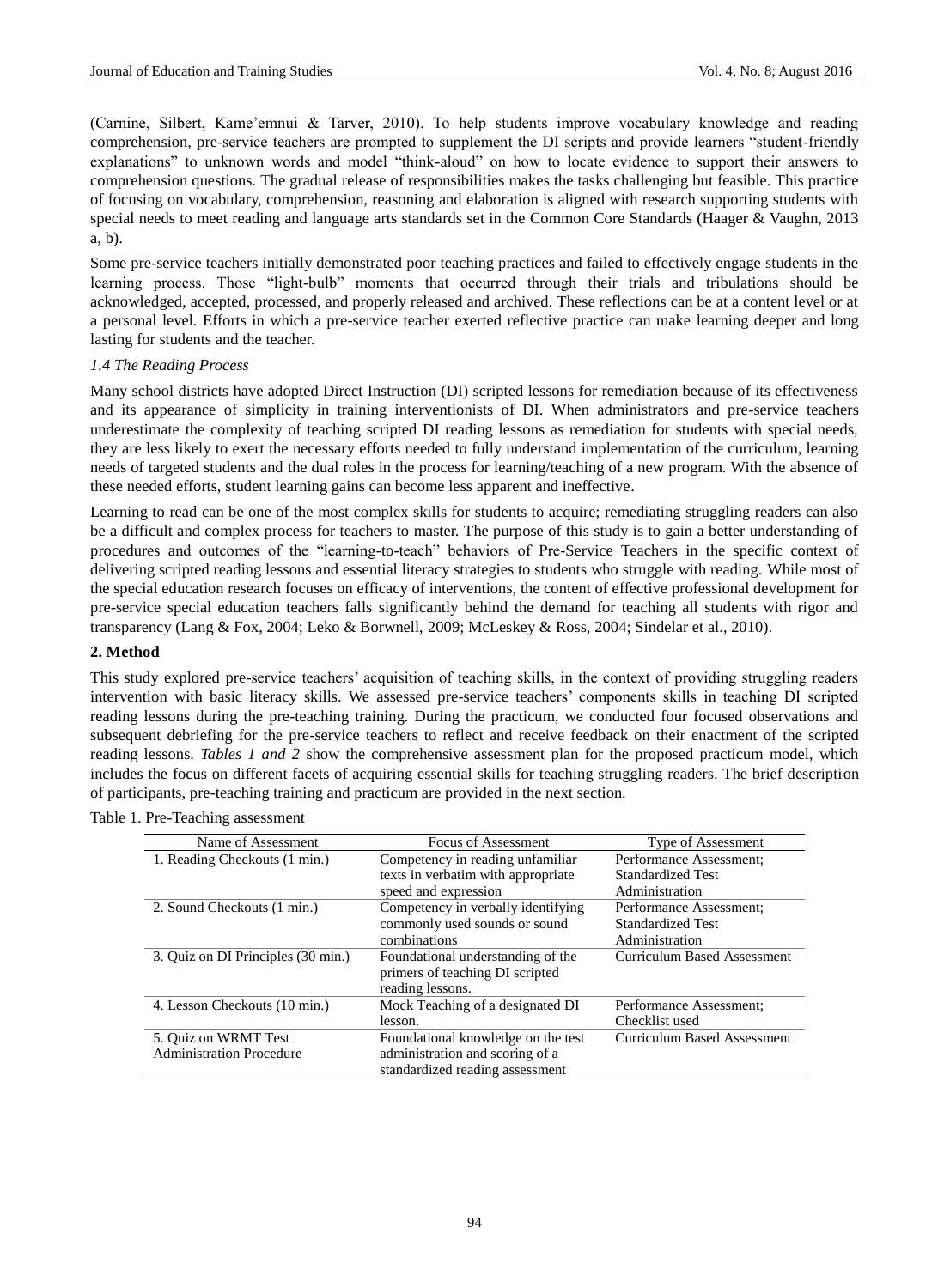#### Table 2. Teaching assessment via the coaching model

| 6. Administration of WRMT as the<br>Pre and post tests          | Competency in administering and<br>scoring a standardized reading<br>assessment                      | Performance Assessment   |
|-----------------------------------------------------------------|------------------------------------------------------------------------------------------------------|--------------------------|
| 7. Four Direct Observations                                     | Competency in teaching scripted DI<br>lessons and meeting the learning<br>needs of targeted students | Performance Assessment   |
| 8. Teacher's Journals: Debriefing at<br>the Reflective Seminars | Competency on conducting reflective<br>practice of responsive teaching                               | Peer and Self Evaluation |
| 9. Three Writing Assignments: Self<br>Evaluation on             | Competency on conducting reflective<br>practice of responsive teaching and                           | Peer and Self Evaluation |
| DI teaching; Group Information and<br>Letter to Teachers        | communication one's teaching to<br>supervisor, peers and "consumers".                                |                          |

#### *2.1 Participation*

Up to sixteen pre-service teachers and sixty elementary and middle school students were recruited to participate in this study each semester. Participants invited to take part in the study were enrolled in the practicum. Prior to sending these practicum students to the designated school sites, all practicum teachers received three-weeks of intensive training based on Direct Instruction.

Three special education teachers of the participating school district referred students with mild disabilities and at-risk students to participate in the study. Parental consent and student assent were sought before including students in the study. Teacher A taught at a self-contained class for students with intellectual disabilities at a middle school. She created a rotation of learning stations for students to receive small group instruction; one of the learning stations was staffed with the practicum students. Teachers B and C were resource room teachers at the elementary level. They created a small homogeneous groups (i.e., students with similar reading levels and skills deficits), at their respective designated school sites, based on the students' prior education data, including but not limited to students' IEPs or pre-referral requests. The practicum students were responsible for tutoring the targeted students.

## *2.2 Phase 1:Pre-teaching Training*

To remediate struggling readers, pre-service teachers were required to demonstrate competency on the critical components skills of teaching early literacy skills, show understanding of teaching students with special needs, and enact the research-based reading curriculum with fidelity. Teacher knowledge and teacher practice can influence student-learning outcomes (McCutchen et al., 2002).

## *2.3 Phase 2: Practicum*

At the designated school sites, the first author (who also served as the practicum instructor and the university supervisor) created instructional teams to ensure that all practicum teachers taught 2 hours each week and all participating students received interventions four days a week. The length of interventions varied from site to site, but they were determined by the consensus of the teachers and the first author. Some school sites chose to have each student receive 30 minutes of intervention each day; while others chose to have each student receive 60 minutes of intervention per day. Each pre-service teacher was required to maintain communication and collaborate with team members, which including texting when the next lesson started and providing teaching recommendations.

The classroom expectations, teaching routines and teaching wordings remained consistent. During the practicum phase the pre-service teachers were required to reflect on their teaching. It was observed that: professional practice required participants to acknowledge and apply various innovations, which involves revising or expanding existing knowledge. According to Yoon et al. (2007), professional development with more than 14 hours showed significant impact on student achievement; ones with less than 14 hours showed no statistically significant effect on student achievement. Our pre-service teachers received 24 hours of pre-teaching training and 24 hours of field practice (2 hours per week for 12 weeks).

#### *2.4 Data Sources, Evidences, Objectives, Materials*

Evidence of the development of teaching skills of the pre-service teachers came from following data sources:

1. The pre-teaching assessment data that focused on the pre-service teachers' foundational knowledge of teaching and assessing struggling readers.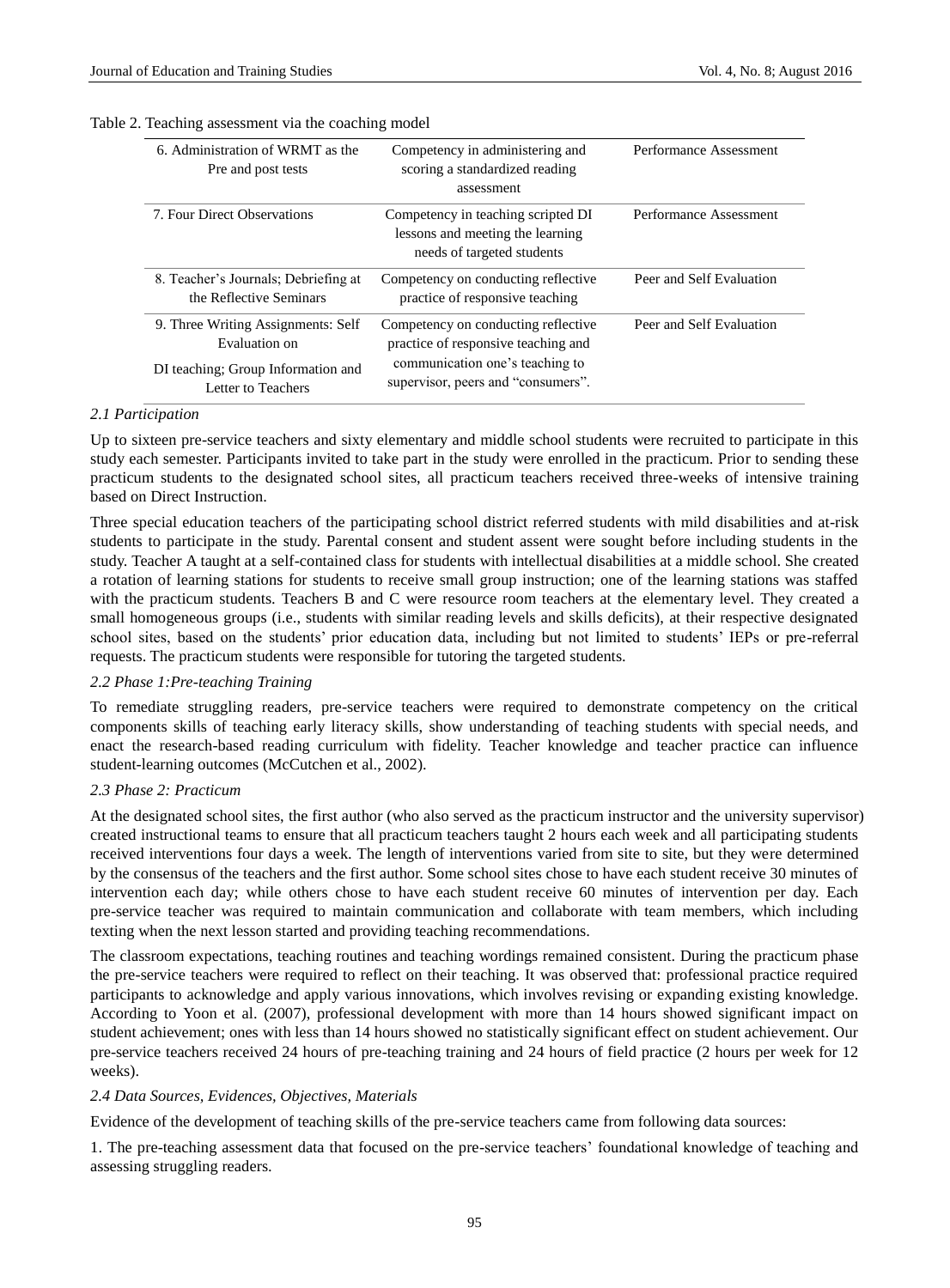2. Direct observation on pre-service teachers' enactment of scripted reading lessons.

3. Teaching Journals

4. Self-evaluation at the midpoint of their practicum.

5. Pre-service teachers completed a form that described the dynamics of their instructional groups and the selected intervention curriculum.

6. Summative reports written for the mentor teacher that described the learning outcomes of the interventions.

7. Debriefing from the reflective seminars.

8. The Woodcock Reading Mastery Test (WRMT) pre- and post-test data to quantify the learning gains as a result of the interventions.

9. The good-bye list that served as supplementary evidence for teaching effectiveness.

## **3. Results**

In the fall 2013 WRMT data revealed that, on average, middle students gained 3.6 months of learning after receiving 10 weeks of interventions. In the spring 2014 data revealed that, middle students gained 7 months of learning after receiving 10 weeks of interventions. Elementary students participated in one session and middle school students participated in both intervention sessions.

All participating students could recite the rules and followed the rules throughout the lessons with minimal prompts and received frequent praises from pre-service teachers. Students knew the routines by heart and they appeared enjoying the routines. If a routine was interrupted, the student would remind the pre-service teacher of the routine. The same observations were reflected in the pre-service teachers' journals and notes from the debriefing sessions.

## *3.1 Pre-service Teachers*

Pre-service teachers noted the following in their reflections:

1. Teaching at a brisk pace is more effective than teaching at a sluggish pace; students are more engaging when learning at a brisk pace.

2. Space practice paired with think time is more effective than massed practice with mindless repetition.

3. When dealing with student errors teachers should be quick to point out the error and follow up with immediate and specific error correction procedures.

4. The teacher should focus of teaching what makes sense in order to achieve student success.

5. Specific praise is instrumental towards building more disciplined and confident learners.

Effective learning strategies are simple and sometimes counterintuitive. The preconceived notions that pre-service teachers might have can either hinder or enhance their acquisition of teaching skills; however, upon the analysis of the pre-service teachers' journals and debriefing sessions we learned that:

1. Pre-service teachers appreciate the pre-teaching assessments.

2. We can use the actual teaching as the exercise to help students generate or activate prior knowledge.

3. Pre-service teachers are making connections between the course work and practicum experiences.

4. Pre-service teachers appreciate the uses of analogies and examples that connect to their everyday knowledge.

5. Pre-service teachers often struggled with the application of strategic knowledge, especially in the context of diagnosing the sources of learning errors.

6. Pre-service teachers need to make "judgment calls" and learn from those decisions.

7. Pre-service teachers appreciate time they have to rehearse, reflect, and revise their teaching practices.

## *3.2 Significance of the Study*

There are estimated 40 to 50 percent of new teachers leave the profession within the first 5 years. Lack of support has been cited as a leading cause for teacher attrition (Ingersoll, 2003; Perda, 2013). Bridging the research-to-practice gap in the practicum can be the first step to remedy this situation (McLeskey & Billingsley, 2008). Disseminating effective pedagogy is a goal of teacher preparation programs and faculty must take andragogy into consideration while designing learning expereinces. By helping pre-service teachers experience "beneficial struggles" in authentic learning, the faculty can better prepare teachers to be life-long learners and conduct reading interventions with competence and compassion.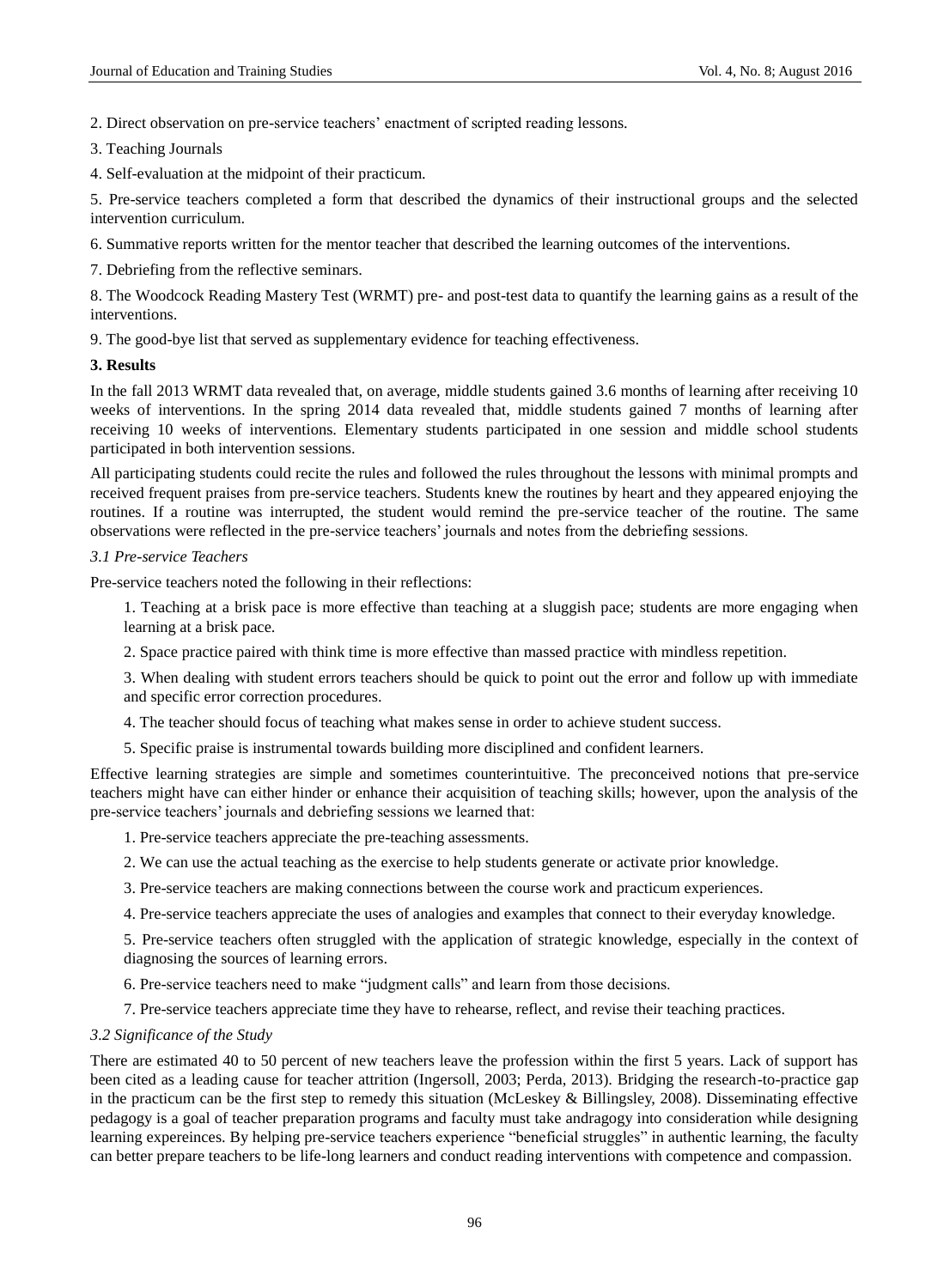#### **4. Discussion**

According to Knowles, Holton, and Swanson (2014), how adults learn can be ostensibly different from the pedagogical model. The first task of facilitating adult learning is to secure the buy-in from the learner. The drive to know can become potent, if learners understand the urgency and significance of the knowledge. The student teachers in this study understood the importance of the practicum experience to enhance their learning. The second task of facilitating adult learning is to help learners to arrive at the self-concept of confident and competent learners, so that they are more likely to take ownership of their own learning. The third task of facilitating adult learning is to help learners maximize their prior experience. Instead of using "one-size-fits-all" instruction, the university faculty utilizes the coaching model and gives students individualized feedback on what they did right during the practicum and what are their areas in need of improvement. While helping adult learners to maximize knowledge, skills and experience they bring to enhance their learning, the university faculty also needed to be aware of the mental blocks, values, beliefs, and biases that adult learners have that could inadvertently undermine their learning. The university advisers must use an array of strategies to help adult learners to open their minds to new approaches and examine the efficacy of their practice. By validating the attributes, knowledge and skills the adult learners bring to the practicum and by providing needed coaching to remediate the negative effects of biases and skill deficits, the university faculty could help practicum students become more ready to learn and fully benefit from this field experience.

Furthermore, by making the task a slightly above the learners' current skills can help learners experience "desirable struggles", during which the skills and knowledge will be better learned and better retained (Bjork & Bjork, 1992). The learning experience occurred during the practicum can be used to illustrate how some difficulties could elicit more willful efforts from learners, and how reflective practices were emerging during the think-time. These occurred between spacing of practice, interleaving, and mixing up practice. The seemingly inconvenience of reflecting during acquisition of the skills, instead of interrupting learning, actually make learning stronger, more enduring and more precise. By helping learners understand the rationale behind the scripts and signals, the practicum students learn to bridge the gap between theory and best practice. By helping pre-service teachers experience "desirable struggles" in authentic learning, the faculty can better prepare preservice teachers to be life-long learners and conduct reading interventions with compassion and competence.

## **References**

- Bjork, R. A., & Bjork, E. L. (1992). A new theory of disuse and an old theory of stimulus fluctuation. In A. Healy, S. Kosslyn & R. Shiffin (Eds.), *From learning processes to cognitive processes: Essays in honor of William K. Estes*, *2*, 35-67. Hillsdale, NJ: Earlbaum.
- Browder, D. M., Jimenez, B. A., Mims, P. J., Knight, V. F., Spooner, F., Lee, A., & Flowers, C. (2012). The effect of a "tell-show-try-apply" professional development package on teachers of students with severe developmental disabilities. *Teacher Education and Special Education, 35*(2), 212-227. <http://dx.doi.org/10.1177/0888406411432650>
- Brown, P. C., Roediger, H. L., & McDaniel, M. A. (2014). Make it stick: The science of successful learning. Boston: Belknap Press[. http://dx.doi.org/10.4159/9780674419377](http://dx.doi.org/10.4159/9780674419377)
- Brownell, M. T., Bishop, A. G., Gersten, R., Klinger, J. K., Penfield, R. D., Dimino, J., Haager, D., Menon, S., & Sindelar, P. T. (2009). The role of domain expertise in beginning special education teacher quality. *Exceptional Children, 75*(4), 391-411[. http://dx.doi.org/10.1177/001440290907500401](http://dx.doi.org/10.1177/001440290907500401)
- Carnine, D. W., Silbert, J., Kame'enui, E. J., & Tarver, S. G. (2010). *Direct instruction reading (5th edition.).* Upper Saddle River, New Jersey: Pearson Education
- Desimone, L. M. (2009). Improving impact studies of teachers' professional development: Toward better conceptualizations and measures. *Educational Researcher, 38*(3), 181-199. <http://dx.doi.org/10.3102/0013189X08331140>
- Dingle, M. P., Brownell, M. T, Leko, M. M., Boardman, A. G., & Haager, D. (2011). Developing effective special education reading teachers: The influence of professional development, context, and individual qualities. *Learning Disability Quarterly, 34*(1), 87-103. Retrieved from ERIC database. <http://dx.doi.org/10.1177/073194871103400106>
- Garet, M. S., Crone, S., Eaton, M., Kurki, A., Ludwig, M., Jones, W., Uekawa, K., Falk, A., Bloom, H. S., Doolittle, F., Zhu, P., Sztenjnberg, L., & Silverberg, M. (2008). *The impact of two professional development interventions on early reading instruction and achievement.* Washington, DC: National Center for Evaluation and Regional Assistance, Institute of Education Sciences, U.S. Department of Education. Retrieved from http://ies.ed.gov/ncee/